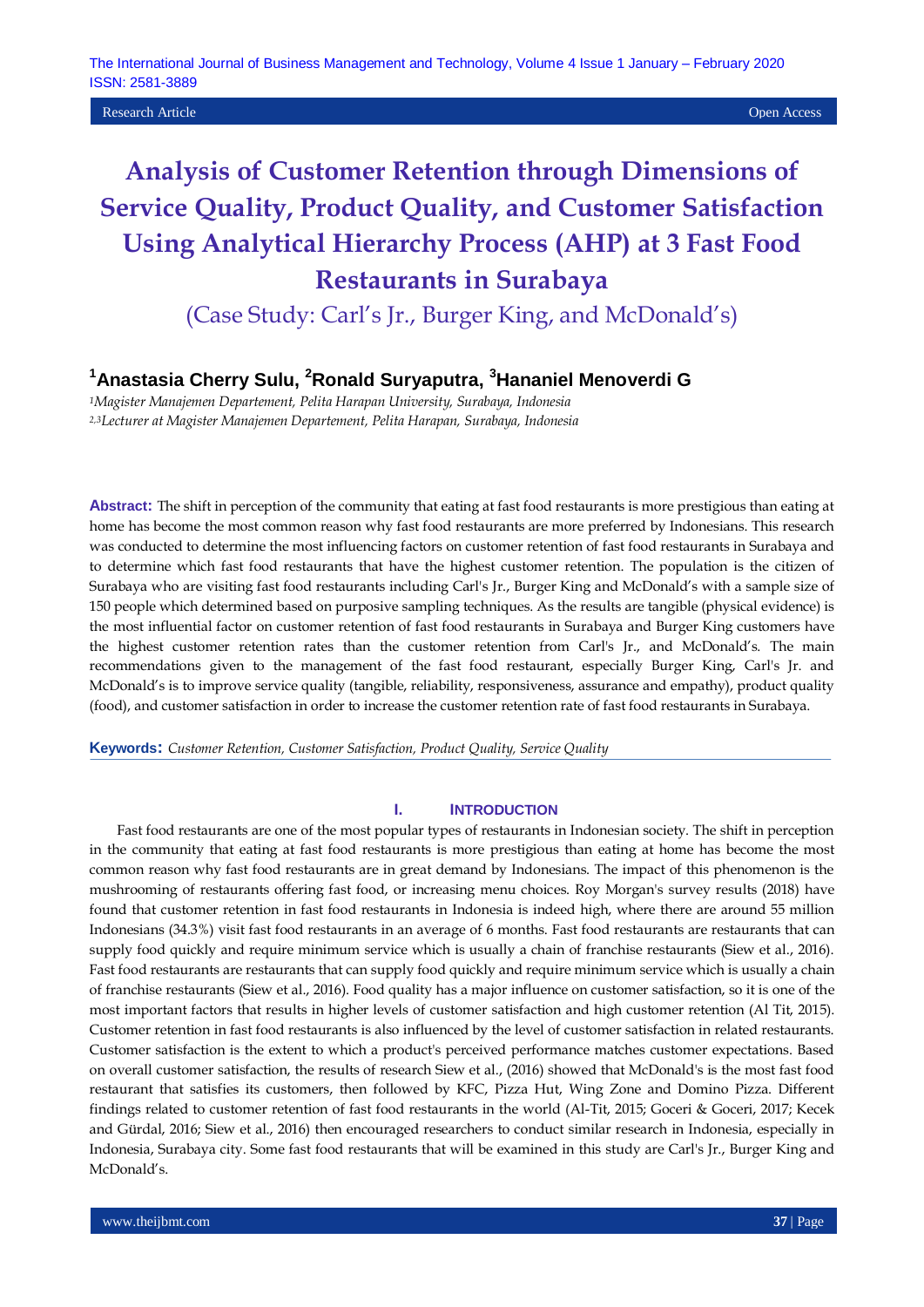# *Analysis of Customer Retention Through Dimensions Of Service Quality, Product Quality, And….*

Carl's Jr. is one of the famous burger brands from the United States that started its business in 1941, which is a hot dog in a suburb in Los Angeles. Currently Carl's Jr. spread over 39 countries and 20 of its outlets are located in Indonesia, spread across Jakarta, Bogor, Bekasi, Bandung and Surabaya. One of Carl's Jr. outlets in the Surabaya region located on Jl. Raya Darmo No. 12, Surabaya. The interesting thing about Carl's Jr. products. is that the meat of Carls Jr. 100% authentic and not mixed with flour or other ingredients. In addition, customers can also choose the composition of the burger filling. Other fast food restaurants that also have a big name in Indonesia, especially in the city of Surabaya, namely Burger King. Burger King first appeared in Indonesia in the 1980s and was closed in 1998 after being affected by the monetary crisis then in April 2007, Burger King returned to Indonesia. They one of the outlets located on Jalan Jemursari No. 260, Surabaya. When viewed from the traffic of visitors, Burger King Jemursari Surabaya is almost never empty of visitors. That is because there are many promos that are offered every day. The preliminary survey results show that this August, Burger King offers a "August Coupon" promo that gives a discount of 10-50% for some burger packages, such as the Spicy Steakhouse Package, Moza Rasher Deluxe, and BBQ Rasher Tender crisp. Another fast food restaurant which is the object of this research is McDonald's. This restaurant has been present in Indonesia since 1991, with the development of products based on chicken meat. Most of McDonald's customers come mostly to eat burgers and various types of wrap and ice cream. Another advantage of McDonald's that is considered important by customers is the price that tends to be cheaper than its competitors such as Burger King or Carl's Jr. At present, McDonald's has around 36,000 outlets worldwide. McDonald's outlets located on Jl. Basuki Rahmat No.21-23, Embong Kaliasin, Kec. Genteng, SBY City, is one of the outlets with the most visitors, especially in the afternoon until the evening. The survey results of the researchers also found that many customers admitted that they had made McDonald's Basra (red. Basuki Rahmat) as a regular gathering or hangout location.

The results of the initial survey of researchers also found that each of the 10 people from the three restaurants claimed to have different consumption experiences in the three restaurants. Carl's Jr. customer claimed to have consumed products at the restaurant at least 2 times a week, then 60% of them claimed to move to Burger King or McDonald's when there was a certain promotion, while the remaining 40% still chose Carl's Jr. as his favorite fast food restaurant. Burger King customers claim to have consumed products at the restaurant at least 2-3 times a week, then 20% of them claimed to move to Carl's Jr. and 30% prefer McDonald's for wider space reasons, while the remaining 50% still choose Burger King as their favorite fast food restaurant given the daily promos for certain products. In contrast to Carls Jr. and Burger King, McDonald's customers claim to have consumed products at the restaurant at least 3 times a week, then 30% of them claimed to move to Burger King or Carl's Jr. for reasons of friend / relative requests, while the remaining 70% still choose McDonald's as their favorite fast food restaurant because they think McDonald's products taste better than Carl's Jr. or Burger King.

In this study, customer retention will be analyzed using the Analytical Hierarchy Process (AHP) approach. The AHP model has been applied in the selection of fast food restaurants in various countries. However, the AHP model has not been actively studied in Indonesia. Therefore, this study aims to fill the research gap by studying the selection of fast food restaurants in Surabaya with the AHP model. As the results of the study of Marinkovic et al. (2015) have explained that the AHP model can be used effectively to evaluate significant ranking factors by customers in choosing a restaurant, so it has the capacity to include and realistically reflect the decision maker preference structure that has been confirmed in practice through various AHP applications, because AHP also take into account the interaction of the elements of decision making.

#### **II. LITERATURE REVIEWS**

# **II.1 Customer Retention**

The current business condition is described by intense competition, so customer retention is seen as one of the success factors of the company's sustainability. Until now, there have been many definitions given by experts regarding customer retention. Customer retention can be defined as the activity of converting new customers into regular customers by providing excellent customer service so as to increase long-term customer satisfaction (Kotler and Armstrong, 2015). Customer retention is a form of loyalty related to loyal behavior measured by customer buying behavior as indicated by the high frequency of customers making product purchases (Mandal, 2016). In other words, customer retention is the result of the customer's attitude or behavior towards the service performance that he consumes, so there is an interest in repurchase as a customer's desire to buy or return to the same organization in the long run (Sari et al., 2018). Customer retention can be interpreted as customer immunity to all temptations from competing companies through various marketing tools to move into customers in the company. This immunity arises from the presence of happy feelings from customers towards the company's products or services after comparing the performance of the company's products or services with competitors' products or services (Anggraini et al., 2016). Customers who have high retention will not mind paying a slightly higher price, in contrast to new customers who are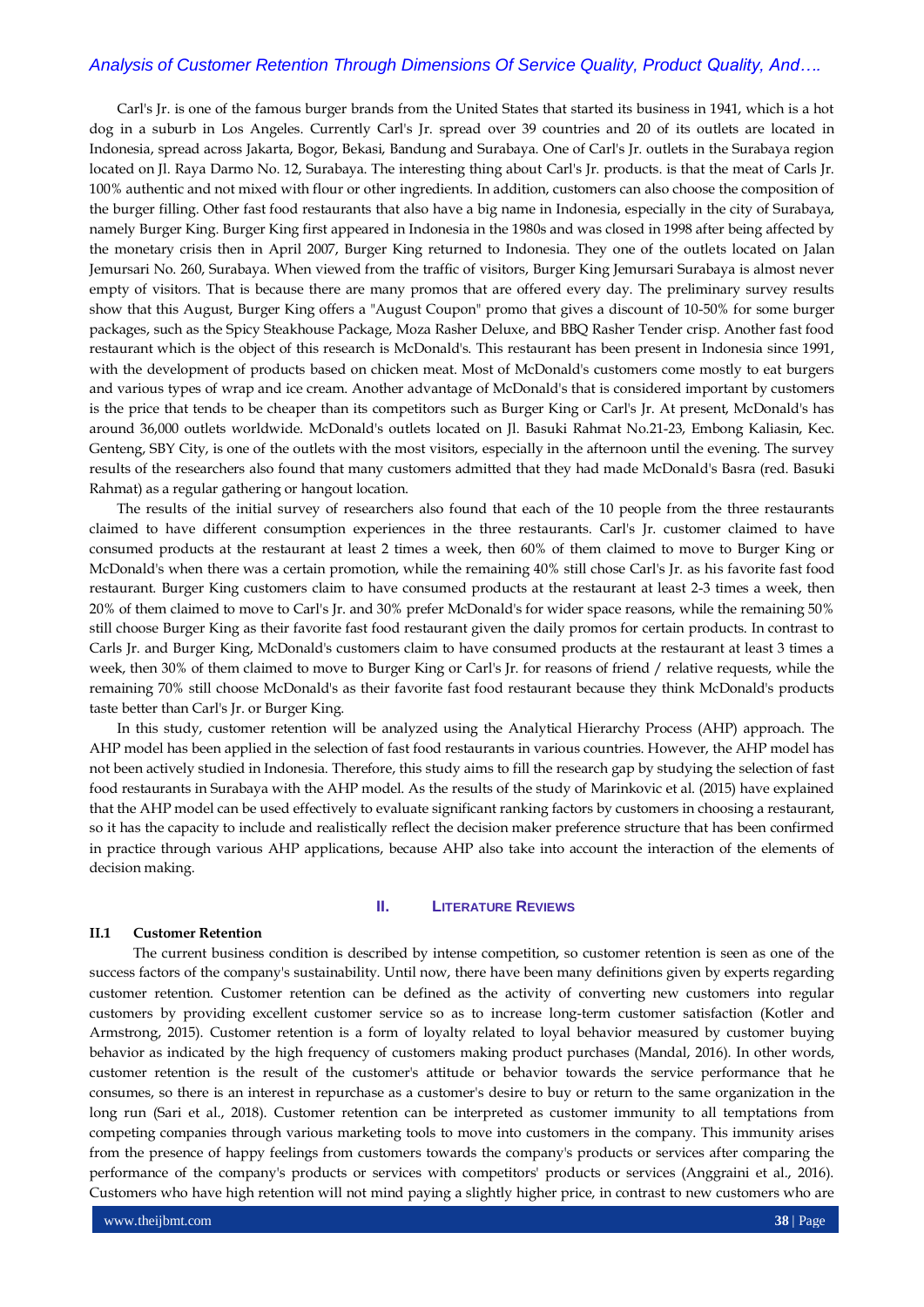# *Analysis of Customer Retention Through Dimensions Of Service Quality, Product Quality, And….*

waiting for discounts from the company. This happens because customers who have high retention believe that a slightly higher price indicates higher quality. These customers usually shop throughout the year, even after discount periods at the stores of their choice and find it appropriate to carry out these shopping activities because they do not care too much about the value of the money component (Ang and Buttle, 2016).

#### **II.2 Service Quality**

Service quality means the overall assessment carried out by customers on the superiority of service offerings which is influenced by the company's ability to meet customer needs according to their level of expectation (Sharma, 2017). Service quality means the overall assessment carried out by customers on the superiority of service offerings which is influenced by the company's ability to meet customer needs according to their level of expectation (Sharma, 2017). For example, a fast food restaurant can give a very low value of money when perceived quality is below expectations at the price charged, while dining restaurants can provide high value for money when perceived quality exceeds expectations at the price charged (Bowie & Buttle, 2013 ). One of the model that can be used to measure service quality is to use the SERVQUAL model, which is based on the assumption that customers compare service performance on relevant dimensions with ideal / perfect standards for each service dimension (Sharma, 2017). These dimensions are tangible, such as equipment, personnel appearance and physical facilities; responsiveness, such as willingness to help and provide fast service; reliability, such as the ability to perform promised service reliably; assurance, such as the knowledge and courtesy of employees and their ability to inspire trust and trust; and empathy, such as the individual attention the company gives to its customers (El-Saghier, 2015). According to Zeithmal et al. (2011) the five dimensions of service quality can be applied to various service contexts, namely: Tangible (physical evidence) is the appearance of physical facilities, equipment, employee performance and communication materials provided by the company to support the services provided to customers; Reliability is the ability to provide the promised service accurately and reliably; Responsiveness is a willingness to help customers and provide services quickly; Assurance is the knowledge, courtesy and ability of the company and its employees to foster trust and confidence in customers; Empathy is the care and individual attention that a company provides to customers. The essence of empathy is to deliver a personal or customized service, with the consideration that each customer is someone unique and must be treated specifically.

#### **II.3 Product Quality**

Product quality is the customer's perception of the overall quality or excellence of a product or service, with respect to the intended purpose, relative to an alternative (Ehsan & Ehsani, 2015). Product quality means the overall features and characteristics of the product produced by the product's ability to satisfy the stated or implied customer needs (Kotler & Armstrong, 2015). In other words, the term product quality is believed to be a collection of the overall characteristics and features of available products that are made based on their ability to meet all the needs and requests given, both the safety criteria, appearance and dietary acceptance (Phan & Nguyen, 2016). Related to food and beverage products, product quality can be interpreted as a customer evaluation of the suitability of food products from a restaurant or restaurant. Product quality also means product compatibility with its presentation. For example, the perception of the quality of boiled egg products, toast, cereals and juices may be more interesting when served at breakfast, but the same food will be considered very bad if served at dinner (Mohaydin et al., 2017). Food quality is the most important criterion in the overall evaluation of customers of a restaurant and shows an important element that must be provided by the restaurant to meet customer needs and satisfaction. General characteristics of food quality emphasize that quality consists of several elements, such as: food presentation, taste, diversity of choices, healthy choices, freshness, and temperature (Hanaysha, 2016).

#### **II.4 Customer Satisfaction**

Customer satisfaction is the extent to which a product's perceived performance matches customer expectations. If product performance falls short of expectations, the customer is not satisfied. If performance is as expected, the customer is satisfied. If performance exceeds expectations, the customer is very satisfied (Kotler & Armstrong, 2015). In other words, satisfaction is the feeling of pleasure or disappointment of a customer resulting from comparing the performance (or results) of a product that is felt with expectations (Razak et al., 2016). Customers have predicted the level of service in their minds before the service was received. This prediction level is the result of a search and selection process, when the customer decides to buy a service. During the service, the customer feels the service performance and compares it with the predicted service level. An assessment of satisfaction is then formed based on this comparison. In short, customers evaluate service performance by comparing what they expect with what they receive from the company (Lovelock & Wirtz, 2016). Customer satisfaction is very important for the success of the restaurant business. Some restaurants will survive if they consistently provide a satisfying experience.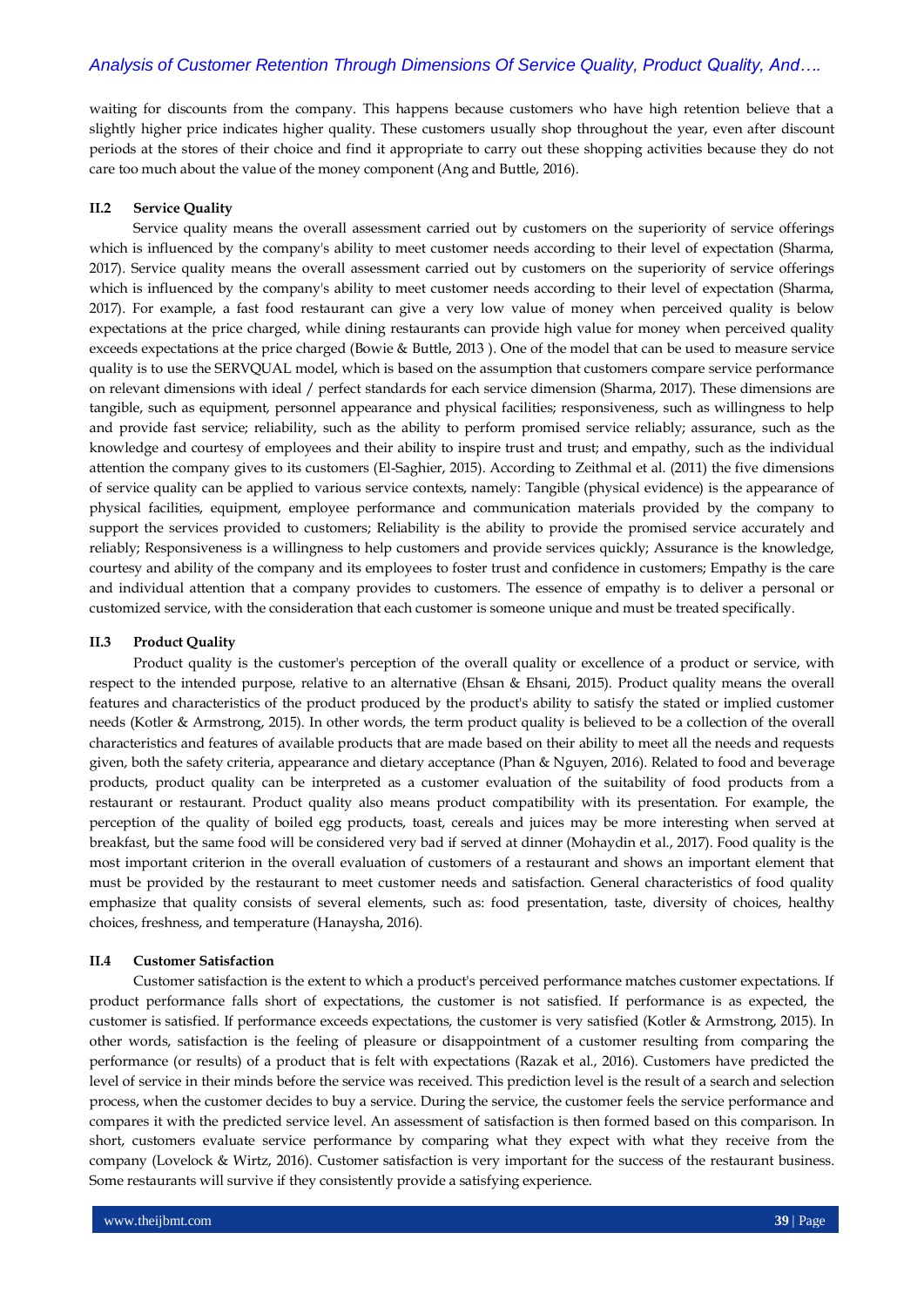# **II.5 Research Framework**

The model in this study can be described as follows. Based on the research model, the factors assumed to influence customer retention in this study are customer retention, service quality (including: tangible, reliability, responsiveness, assurance and empathy), product quality (food), customer satisfaction and customer retention of three fast food restaurants operating in Surabaya, namely Carl's Jr., Burger King and McDonald's.



Figure 1. Research Framework

## **III. RESEARCH METHODOLOGY**

This is a quantitative research and data used in this study were obtained from primary sources which is collected by distributing questionnaires to 150 respondents who are visiting fast food restaurants which are Carl's Jr., Burger King and McDonald's with the characteristics of male and female respondents aged 17 – 60 years old, live in Surabaya, and have visited and bought food at the three fast food restaurants which are Carl's Jr., Burger King, and McDonald's at least 2 times in the last 6 months. The scale used in the questionnaire is a ratio scale through a pairwise matrix, where there is no perception of research respondents with a value of 0 (zero) and negative numbers, but using a scale of 1-9 to be able to qualify, because the smallest element is 1/9 and the largest is 9 (Kuncoro, 2014). A scale adapted from Saaty is shown below.

| Score      | Definition                |
|------------|---------------------------|
| 1          | Equally important         |
| 3          | Somewhat more important   |
| 5          | Much more important       |
|            | Very much more important  |
| q          | Absolutely more important |
| 2, 4, 6, 8 | Intermediate values       |

#### **Table 3.1. Scale of Analytical Hierarchy Process**

*Source: Data Processed, 2019.*

Data analysis method used in this study is the Analytical Hierarchy Process (AHP). AHP is a decision making method developed to prioritize alternatives when several criteria must be considered, and allow decision making to arrange complex problems into a hierarchical form or integrated set of levels.

The steps of the AHP method according to Rahmayanti (2010) are as follows:

- 1. Compilation of the problem hierarchy structure
- 2. Priority Determination
- 3. Consistency
- 4. Priority Synthesis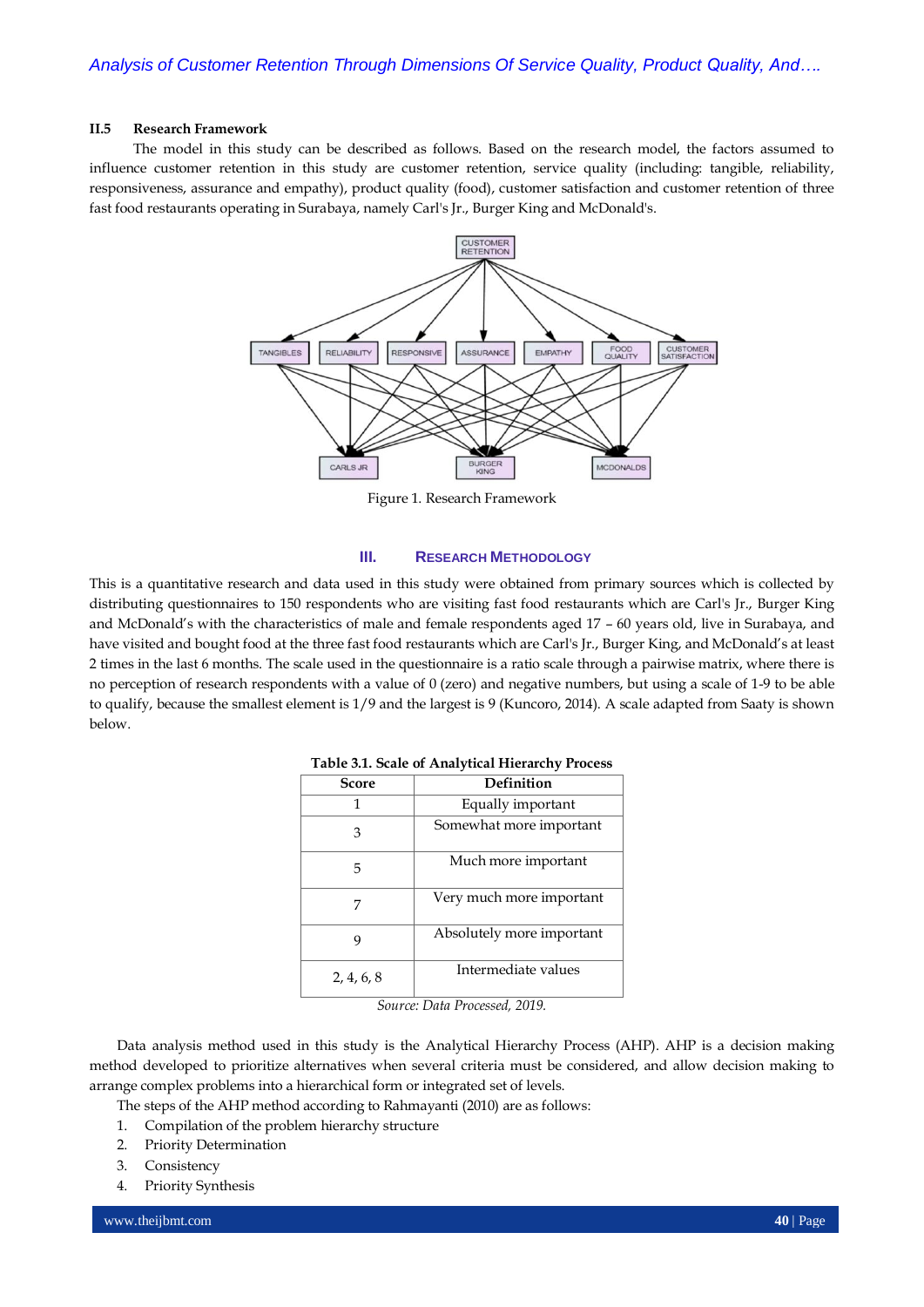- 5. Analytical Hierarchy Process axioms
- 6. Multi Participant Comparative Assessment

# **IV. RESULT AND DISCUSSION**

The results of normalization weight priority from the questionnaire filled out by all research respondents can be displayed as in Table 4.1 below. The priority ranking of the factors that influence customer retention of fast food restaurant in Surabaya is: (1) Display of physical facilities, equipment, employee appearance and communication materials provided by the company to support services provided to customers (tangible) is ranked first which influence the retention of fast food restaurant customers in Surabaya; (2) The ability of employees to provide promised services accurately and reliably (reliability) is ranked second which influence the retention of fast food restaurant customers in Surabaya; (3) The willingness of employees to help customers and provide services quickly (responsiveness), as well as the knowledge, courtesy and ability of the company and its employees to foster trust and confidence in customers

|                     | Tangible | Reliability | Responsive | Assurance | Empathy | Quality | <b>Satisfaction</b> | Total  | Eigen  | CI   | <b>CR</b> |
|---------------------|----------|-------------|------------|-----------|---------|---------|---------------------|--------|--------|------|-----------|
|                     |          |             |            |           |         |         |                     | Weight | Vector |      |           |
| Tangible            | 0,2500   | 0,1935      | 0,3000     | 0.3000    | 0,2500  | 0,2353  | 0,2353              | 1,7641 | 0,2520 |      |           |
| Reliability         | 0,2500   | 0,1935      | 0,1500     | 0,1500    | 0,2500  | 0,1765  | 0,1765              | 1,3465 | 0,1924 |      |           |
| Responsive          | 0,1250   | 0,1935      | 0,1500     | 0,1500    | 0,1250  | 0,1765  | 0,1765              | 1,0965 | 0,1566 |      |           |
| Assurance           | 0,1250   | 0,1935      | 0,1500     | 0,1500    | 0,1250  | 0,1765  | 0,1765              | 1.0965 | 0,1566 | 0,01 | 0,009     |
| Empathy             | 0,1250   | 0.0968      | 0,1500     | 0.1500    | 0,1250  | 0.1176  | 0,1176              | 0,8821 | 0.1260 |      |           |
| Quality             | 0,0625   | 0.0645      | 0.0500     | 0.0500    | 0.0625  | 0,0588  | 0,0588              | 0.4072 | 0,0582 |      |           |
| <b>Satisfaction</b> | 0,0625   | 0,0645      | 0,0500     | 0,0500    | 0,0625  | 0,0588  | 0,0588              | 0,4072 | 0,0582 |      |           |
| Total               | 1,0000   | 1,0000<br>. | 1.0000     | 1,0000    | 1,0000  | 1,0000  | 1,0000              | 7.0000 | 1,0000 |      |           |

**Tabel 4.1 Normalization and** *Priority Weight* **Matrix 7x7**

*Source: Data Processed, 2019.*

(assurance), ranks third which influence customer retention of fast food restaurants in Surabaya; (4) Concern and individual attention provided by the company to the customer, understanding what the customer wants, willing to listen to whatever is complained of by the customer, and responding to various complaints expressed by the customer well are ranked fourth which influence customer retention of fast food restaurants in Surabaya; and (5) The overall features and characteristics of the product produced by the product's ability to satisfy the stated or implied needs of the product (product quality) and the extent to which the perceived performance of a product matches customer expectations, is ranked fourth which influence customer retention fast food restaurant in Surabaya.

#### **Table 4.2 Weight Priority of Tangible**

|             | Carl's Ir. | Burger King | McDonald's | Eigen Vector |      | CR  |
|-------------|------------|-------------|------------|--------------|------|-----|
| Carl's Ir.  | 0,3333     | 0.4286      | 0,2000     | 0,3206       |      |     |
| Burger King | 0,3333     | 0,4286      | 0,6000     | 0.4540       | 0.07 | 0.1 |
| McDonald's  | 0,3333     | 0.1429      | 0,2000     | 0,2254       |      |     |

*Source: Data Processed, 2019.*

Burger King is considered to have the appearance of physical facilities, equipment, employee appearance and communication materials provided by the company to support the services provided to customers (tangible) that are better than Carl's Jr. and McDonald's. Burger King has better equipment in the restaurant, where the tables and chairs used are made of higher quality wood compared to plastic and iron also have a strong enough durability, they are very concerned about the cleanliness of toilet facilities, and also chose to provide warm ambience, if we pay attention from the perspective of room lighting, Burger King is more yellowish, while McDonald's chooses white ambience, and Carl's Jr. has dimmer or dim lighting.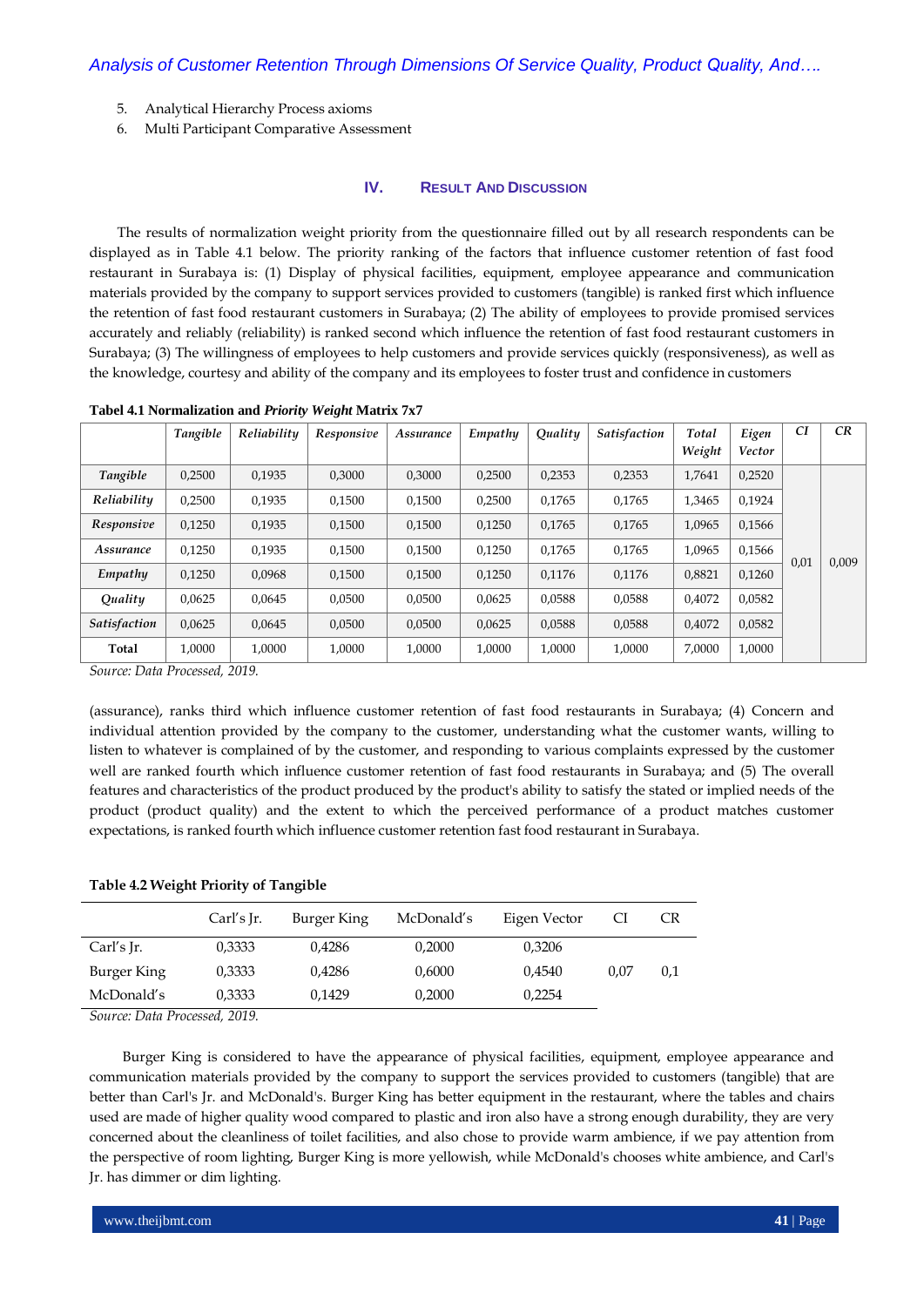|             | Carl's $Ir.$ | Burger King | McDonald's | Eigen Vector | CI | CR |
|-------------|--------------|-------------|------------|--------------|----|----|
| Carl's Jr.  | 0,4000       | 0,4000      | 0,4000     | 0,4000       |    |    |
| Burger King | 0,4000       | 0,4000      | 0,4000     | 0,4000       | 0  | U  |
| McDonald's  | 0.2000       | 0,2000      | 0,2000     | 0,2000       |    |    |

# **Table 4.3 Weight Priority of** *Reliability*

*Source: Data Processed, 2019.*

Burger King and Carl's Jr. are considered to have employees with the ability to provide the promised services accurately and reliably (reliability) which is better (superior) than McDonald's. Both of them managed to provide training for their employees with the aim of training its employees in providing services to consumers, this is also influenced by employee performance which must be adjusted to customer expectations in terms of timeliness. In addition, the same service for all customers, a high degree of sympathy and accuracy so that mistakes do not occur. Thus, the accuracy, speed, friendliness and comfort provided by fast food restaurant employees to customers is the second key to customer retention based on the results of this study.

# **Table 4.4 Weight Priority of** *Reponsiveness*

|             | Carl's Ir. | Burger King | McDonald's | Eigen Vector |      | CR   |
|-------------|------------|-------------|------------|--------------|------|------|
| Carl's Ir.  | 0.3333     | 0,4000      | 0.2500     | 0.3278       |      |      |
| Burger King | 0,3333     | 0,4000      | 0,5000     | 0,4111       | 0.03 | 0,05 |
| McDonald's  | 0,3333     | 0,2000      | 0,2500     | 0,2611       |      |      |

*Source: Data Processed, 2019.*

Burger King is considered to have employees with a willingness to help customers and provide a better services than Carl's Jr. and McDonald's. It can be seen from the attitude of every employee in Burger King when serving customers, where they look more skillful but still gentle and polite in serving and do not give or show the impression of being rushed or like being chased. It shows that the awareness, desire and self-control of Burger King employees in helping customers and providing services quickly is very important in the quality of fast food restaurant services.

|             | Carl's Ir | Burger King | McDonald's | Eigen Vector |      | CR   |
|-------------|-----------|-------------|------------|--------------|------|------|
| Carl's Jr   | 0,3333    | 0,4000      | 0,2500     | 0,3278       |      |      |
| Burger King | 0,3333    | 0,4000      | 0,5000     | 0,4111       | 0.03 | 0.05 |
| McDonald's  | 0,3333    | 0,2000      | 0,2500     | 0,2611       |      |      |

#### **Table 4.5 Weight Priority of** *Assurance*

*Source: Data Processed, 2019.*

Burger King is considered to have employees with the knowledge, courtesy and ability of the company and its employees to foster trust and confidence in customers (assurance) better (superior) than Carl's Jr. and McDonald's. The results of this study indicate that assurance (certainty of service delivery) that is knowledge, courtesy, and the ability of employees to generate confidence and trust for customers is the third key in fast food restaurant customer retention. It can be seen from the way employees at Burger King when greeting new guests who have arrived and will make an order, they welcome them with a smile full of warmth to make consumers more confident to make transactions at Burger King, and if the desired menu runs out, they can choose words and facial expressions that make consumers feel comfortable to buy other available menus, little things like this that are often considered trivial instead give considerable impact on consumers.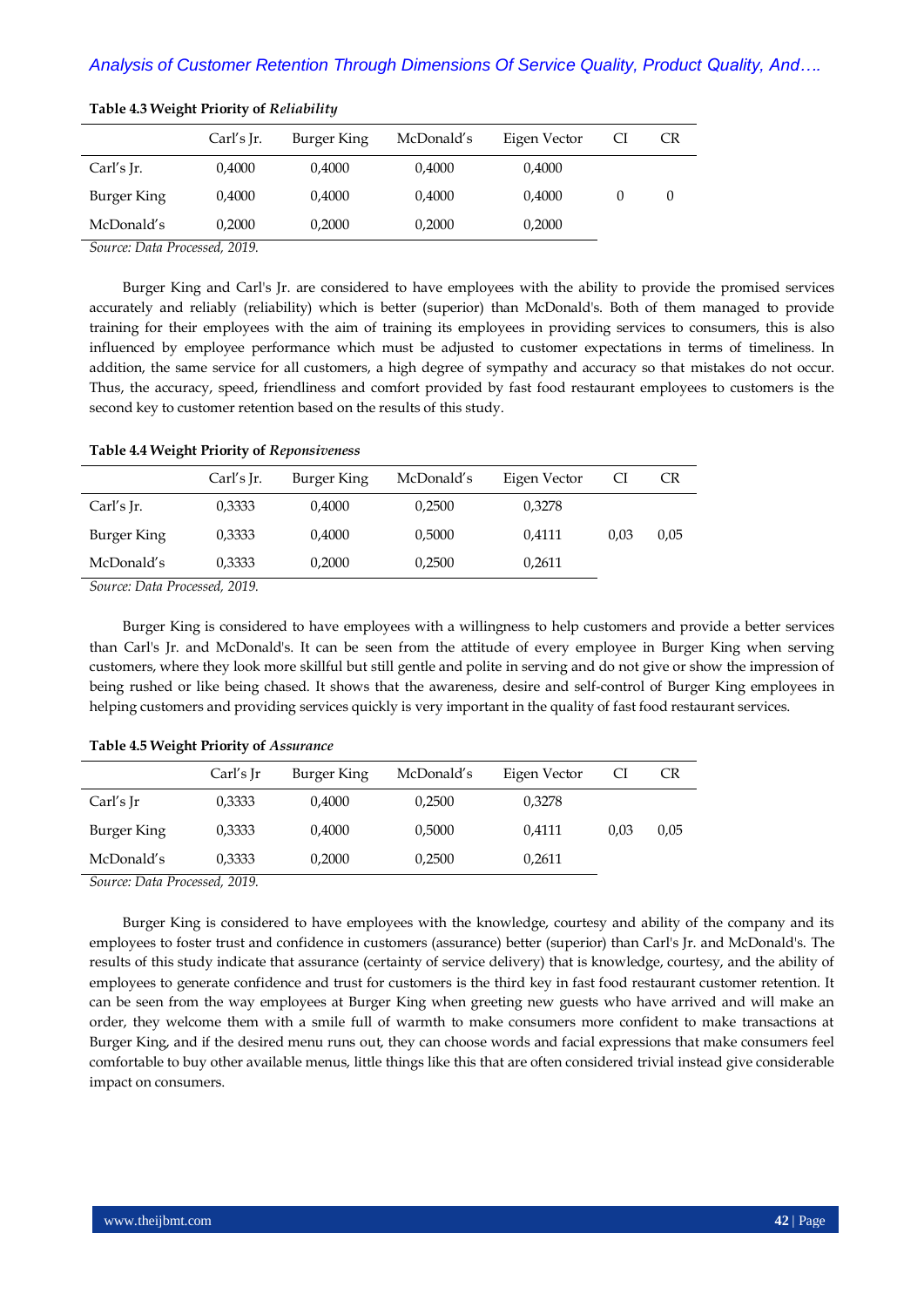|             | Carl's Ir | Burger King | McDonald's | Eigen Vector | CI       | CR |
|-------------|-----------|-------------|------------|--------------|----------|----|
| Carl's Jr   | 0,4000    | 0,4000      | 0.4000     | 0,4000       |          |    |
| Burger King | 0,4000    | 0,4000      | 0,4000     | 0,4000       | $\theta$ | 0  |
| McDonald's  | 0.2000    | 0,2000      | 0.2000     | 0,2000       |          |    |

# **Table 4.6 Weight Priority of** *Empathy*

*Source: Data Processed, 2019.*

Burger King and Carl's Jr. are considered to have employees with individual care and attention provided by the company to customers (empathy) who are better (superior) than McDonald's. The results of this study indicate that Burger King and Carl's employees have better understanding in what customers want, want to listen to whatever is complained by customers, and respond to various complaints expressed by customers well. It can be seen from the way Burger King and Carl's Jr employees respond to each complaint by providing a suggestion box so that there is a place to collect feedback given from each customer, in addition they receive every complaint and make the complaint as an ingredient to make improvements. This shows the seriousness of Burger King and Carl's Jr. in serving consumers with care and attention.

# **Table 4.7 Weight Priority of** *Product Quality*

|             | Carl's Ir | Burger King | McDonald's | Eigen Vector |      | CR   |
|-------------|-----------|-------------|------------|--------------|------|------|
| Carl's Ir   | 0.3333    | 0,4000      | 0,2500     | 0.3278       |      |      |
| Burger King | 0,3333    | 0,4000      | 0.5000     | 0,4111       | 0.03 | 0,05 |
| McDonald's  | 0.3333    | 0.2000      | 0.2500     | 0.2611       |      |      |

*Source: Data Processed, 2019.*

The overall features and characteristics of the product that are produced by the product's ability to satisfy the stated or implied customer needs (product quality) from Burger King are considered better (superior) than Carl's Jr. and McDonald's. This shows that customers consider the quality of products owned by Burger King higher than those of Carl's Jr. and McDonald's. The quality of the product in question is closely related to the taste of the product, variety and innovation of the product, the level of hygiene, suitable portions, attractive packaging, the presence of halal guarantees, good aroma and the right price, but also can be seen Burger King provides beef (meat) which is more varied, and the bread they use has a softer texture than the bread used by Carls Jr. and McDonald's.

#### **Table 4.8 Weight Priority of** *Customer Satisfaction*

|             | Carl's Ir | Burger King | McDonald's | Eigen Vector | CI   | CR     |
|-------------|-----------|-------------|------------|--------------|------|--------|
| Carl's Ir   | 0,3333    | 0,4000      | 0,2500     | 0,3278       |      |        |
| Burger King | 0,3333    | 0,4000      | 0,5000     | 0,4111       | 0.03 | $\cup$ |
| McDonald's  | 0,3333    | 0,2000      | 0.2500     | 0,2611       |      |        |

*Source: Data Processed, 2019.*

The extent to which the perceived performance of a product is in line with customer expectations (customer satisfaction) from Burger King is considered higher (superior) than Carl's Jr. and McDonald's. This shows that the experience of customers in consuming fast food products from the three restaurants studied has led to a more positive customer perception of Burger King compared to Carl's Jr. and McDonald's. It can be seen from the form of satisfaction felt by consumers such as wanting to linger in a Burger King outlet, make repeated visits, and have a fixed preference for a type of product that is on the menu list, this is enough to show directly that consumers are satisfied with the performance and products provided at Burger King, or in other words in accordance with the expectations or expectations of customers when intending to make a visit at Burger King. In connection with the feeling of pleasure felt, the ability of fast food restaurants to meet customer expectations, employee confidence that eating at fast food restaurants can provide a satisfying experience, and overall, has pleased customers when eating at the restaurant.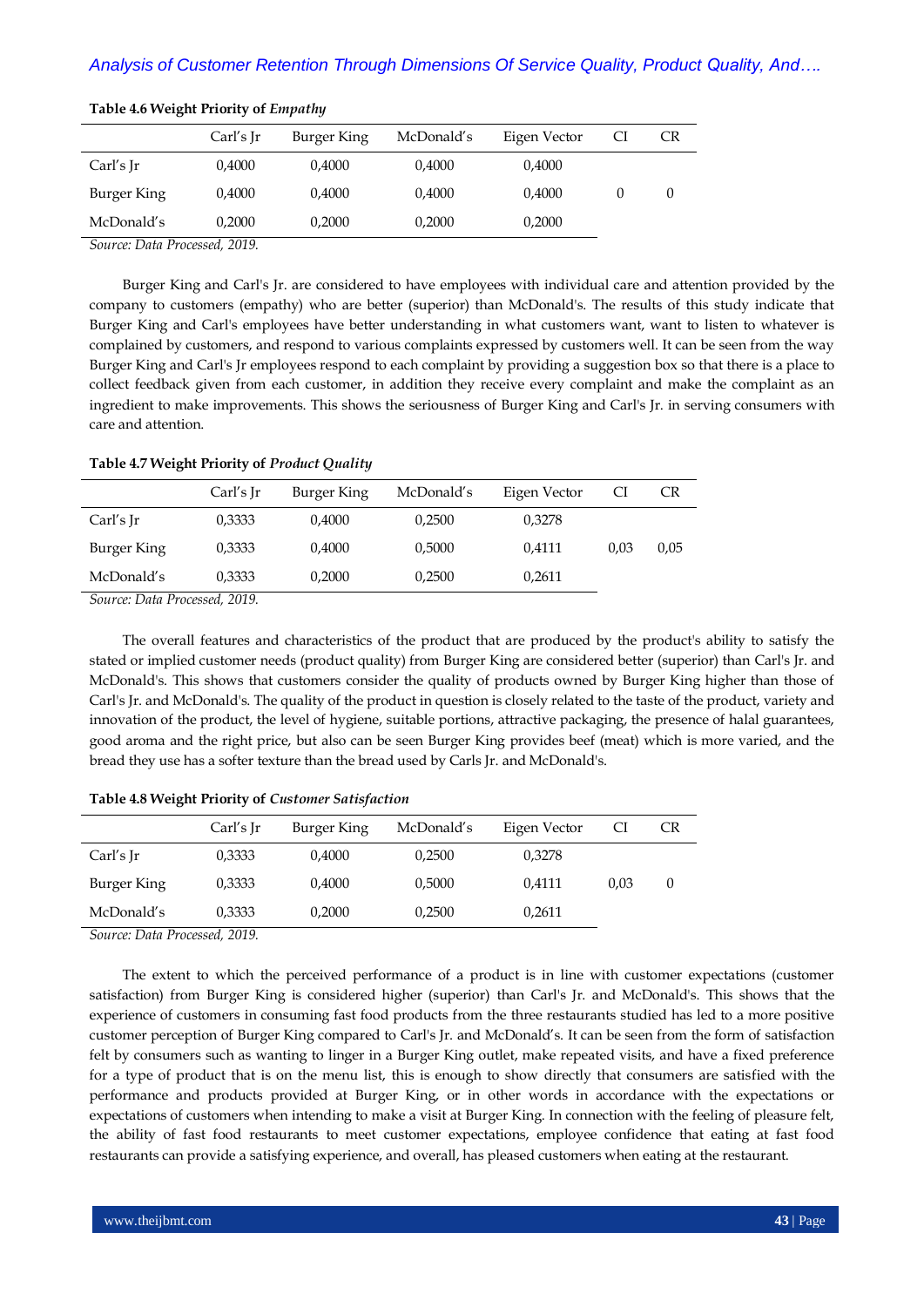# **V. CONCLUSION**

Based on the results of the Analytical Hierarchy Process (AHP) analysis, it has been found that tangibility (physical evidence) is the factor that most influences customer retention of fast food restaurants in Surabaya, and Burger King customers have higher customer retention rates than customer retention from Carl's and McDonald's.

| <b>Current Research</b>                                                                       | <b>Managerial Implications</b>                                                                                                                                                                                                                                                                                                                                                            |
|-----------------------------------------------------------------------------------------------|-------------------------------------------------------------------------------------------------------------------------------------------------------------------------------------------------------------------------------------------------------------------------------------------------------------------------------------------------------------------------------------------|
| Tangible (physical evidence) is the<br>main factor that most influences<br>customer retention | • Providing complete facilities and a comfortable restaurant atmosphere.<br>• Pay more attention to the maintenance of facilities owned.<br>• Improving restaurant cleanliness.                                                                                                                                                                                                           |
| Reliability is the second factor that<br>influences customer retention                        | • Give awards to employees who are considered to work well.<br>• Conduct training for employees so that they do not forget the services that<br>should be provided to customers.                                                                                                                                                                                                          |
| Responsiveness is the third factor<br>that influences customer retention                      | Emphasis on attention and accuracy when dealing with customer requests,<br>questions and complaints.<br>• Have employees who can quickly and responsibly provide services, take<br>responsibility if something goes wrong in the selection of food menus, or help<br>customers who are hesitate in placing an order.<br>• Provide training to employees related to each service provided. |
| Assurance is the fourth factor that<br>influences customer retention                          | • Employees must have good knowledge about all the product.<br>Employees must always speak politely to customers.<br>• Employees must be able to maintain a safe feeling of customers when making<br>payments.                                                                                                                                                                            |
| Empathy is the fifth factor that<br>influences customer retention                             | • Place the manager as a central activity to motivate employees and participate<br>actively in serving customer complaints.<br>• Increase the active participation of managers in the service process.<br>Encourage managers to direct employees who are directly involved with<br>customers.                                                                                             |
| Product quality is the sixth factor<br>that influences customer retention                     | • Improve product hygiene and adjust the portions<br>To avoid customers getting bored with their products, fast food restaurant<br>$\bullet$<br>management needs to create innovative new menus.                                                                                                                                                                                          |
| Customer satisfaction is the least<br>factor that influences customer<br>retention            | • Continue to increase customer satisfaction.<br>• Improve the overall quality.                                                                                                                                                                                                                                                                                                           |

# **Table 5.1 Managerial Implications**

Based on the results of this study, the main recommendations made by the management of fast food restaurant Burger King, Carl's Jr. and McDonald's is to improve service quality (tangible, reliability, responsiveness, assurance and empathy), product quality (food), and customer satisfaction in increasing customer retention of fast food restaurants in Surabaya. As for the suggestions that can be delivered based on the results of this study are as follows:

- 1. This study only uses three objects of fast food restaurants in Surabaya, so that further research is expected to be able to use more samples from different fast food restaurants to get the results of the study can be generalized related to the factors that influence the retention of fast food restaurant customers in Surabaya.
- 2. Future studies are expected to be able to complete the variables that already exist in this study, so as to further enhance understanding of the factors that influence customer retention of fast food restaurants in Surabaya, in addition to dimensions of service quality, product quality and customer satisfaction.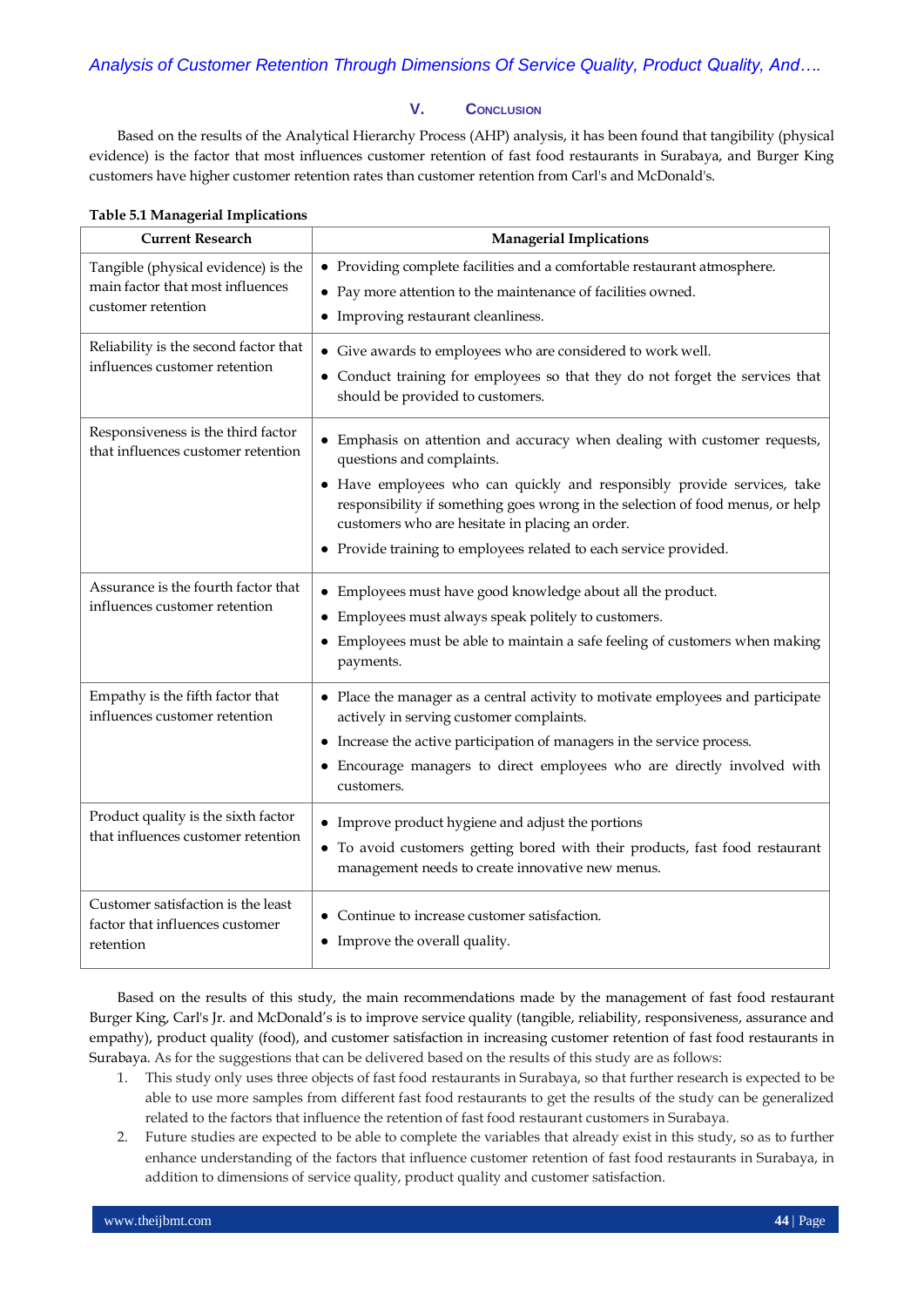# *Analysis of Customer Retention Through Dimensions Of Service Quality, Product Quality, And….*

- 3. There are a lot of fast food restaurants in Surabaya, besides Carl's Jr., Burger King, and McDonald's. Therefore, future research can use a broader research object, so that the research can provide a broader picture of the factors that influence the retention of fast food restaurant customers in Surabaya.
- 4. The current research uses the Analytical Hierarchy Process (AHP) approach to explain the results of the study, so that future research can use other data analysis techniques, for example: path analysis or structure equation model (SEM) to determine the effect of service quality, product quality and customer satisfaction on fast food restaurant customer retention in Surabaya.

#### **REFERENCES**

- [1.] Al-Tit, A. Ahmad. The effect of service and food quality on customer satisfaction and hence customer retention. *Asian Social Science*, *11*(23), 2015, 129-139.
- [2.] Ang, L., & Buttle, F. Customer retention management processes: A quantitative study. *European Journal of Marketing. 40*(2), 2016, 83-99.
- [3.] Anggraini, S. Wahyu., Haryono, A. Tri., Hasioalan, L. Budi. Influence of customer relationship marketing, service quality and corporate image of the customer customer retention Graha Candi Golf Semarang (With satisfaction as an intervening variable). *Journal Of Management, 2*(2), 2016, 2- 18.
- [4.] Bowie D. & Buttle, F. (2013). *Hospitality Marketing: Principles and Practice*. Ansterdam: Elsevier.
- [5.] Ehsan, Z., & Ehsani, M. H. Effect of quality and price on customer satisfaction and commitment in Iran auto industry. *International Journal of Service Sciences, Management and Engineering, 1*(5), 2015, 52-56.
- [6.] El-Saghier, M. Niveen. Managing service quality: dimensions of service quality: A study in Egypt. *International Journal of African and Asian Studies, 9*(1), 2015, 56-63.
- [7.] Goceri, S. Maemet., & Goceri, T. Measuring the service quality of fast- food restaurants in turkey using a hybrid multi criteria decision making approach. *IEOM Society International*, 25- 26, 2017, 1394-1400.
- [8.] Hanaysha, J. Testing the effects of food quality, price fairness, and physical environment on customer satisfaction in fast food restaurant industry. *Asian Economic and Social Society, 6*(2), 2016, 31-40.
- [9.] Kecek. G., & Gürdal, H. Determination of preference ranking of fast food companies with analytic hierarchy process: an application in dumlupinar university. *European Journal of Business and Management*, *8*(5), 2016, 28-34.
- [10.] Kotler, P., & Armstrong, G. (2015). *Principles of Marketing*. New Jersey: Prentice Hall.
- [11.] Kuncoro, M. 2014. *Metode Penelitian Kuantitatif*. Yogyakarta: UPP STIM YKPN
- [12.] Lovelock C., & Wirtz J. (2016). *Service Marketing: People, Technology, Strategy.* New York: Pearson.
- [13.] Mandal, P. Chandra. Customer retention in organizations: A review. *International Journal of Applied Research, 2*(3), 2016, 770-772.
- [14.] Marinkovic, V., Senic, V., & Mimovic, P. Factors affecting choice and image of ethnic restaurants in Serbia. *British Food Journal*, *117*(7), 2015, 1903- 1920.
- [15.] Mohaydin, G., Chand, A., Aziz, B., Bashir, M., & Irfan, J. Effect of food quality on customer perceived satisfaction level and mediating effect of food safety on them. *International Journal of New Technology and Research (IJNTR), 3*(1), 2017, 34-41.
- [16.] Phan, T. Anh., & Nguyen, T. H. Thanh. An analysis of factors impact on customer satisfaction in vietnam restaurants: case of fast food restaurants. *International Journal of Business and Management Review, 4*(6), 2016, 1- 17.